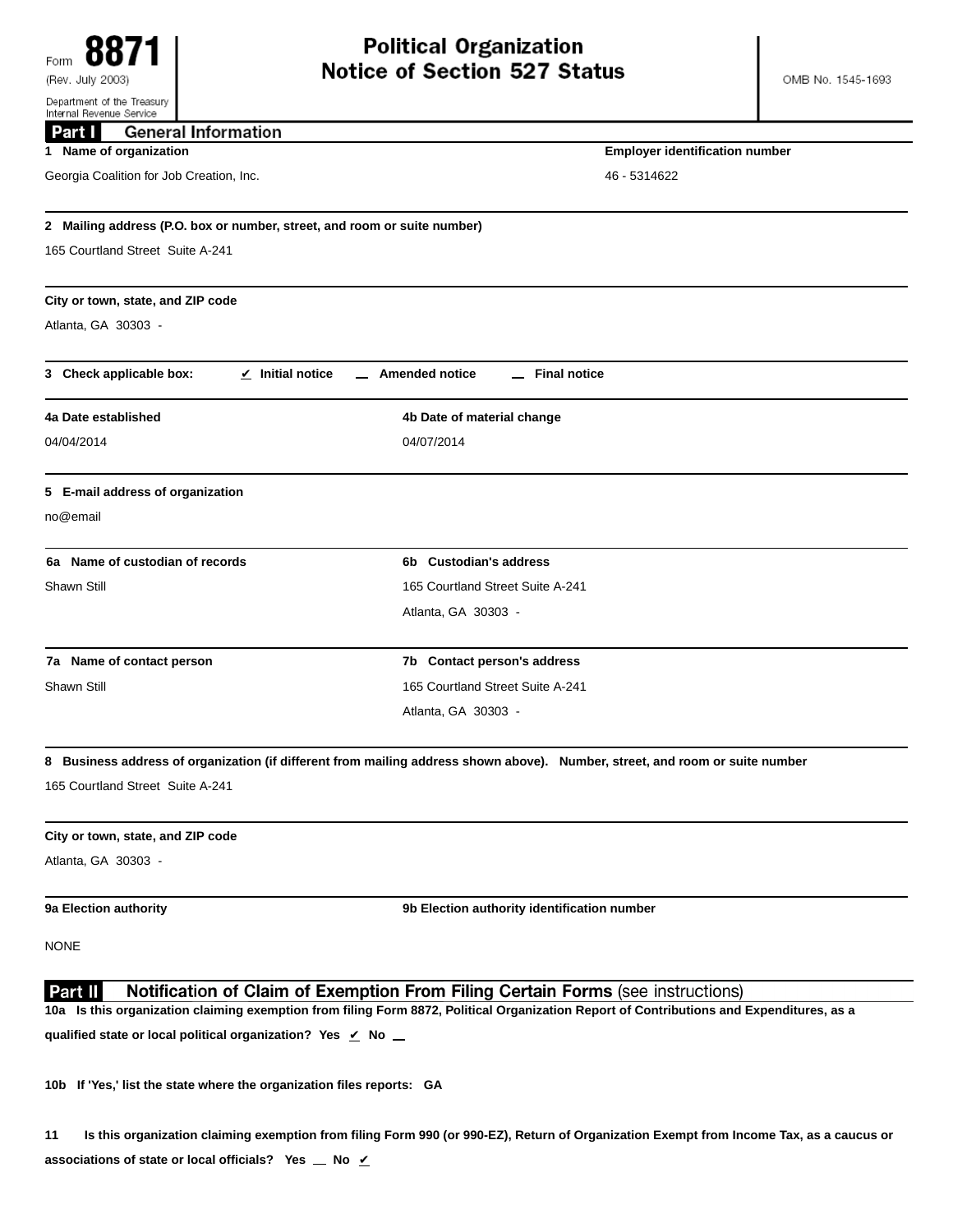## **Purpose** Part III

**12 Describe the purpose of the organization**

Georgia independent expenditure political committee